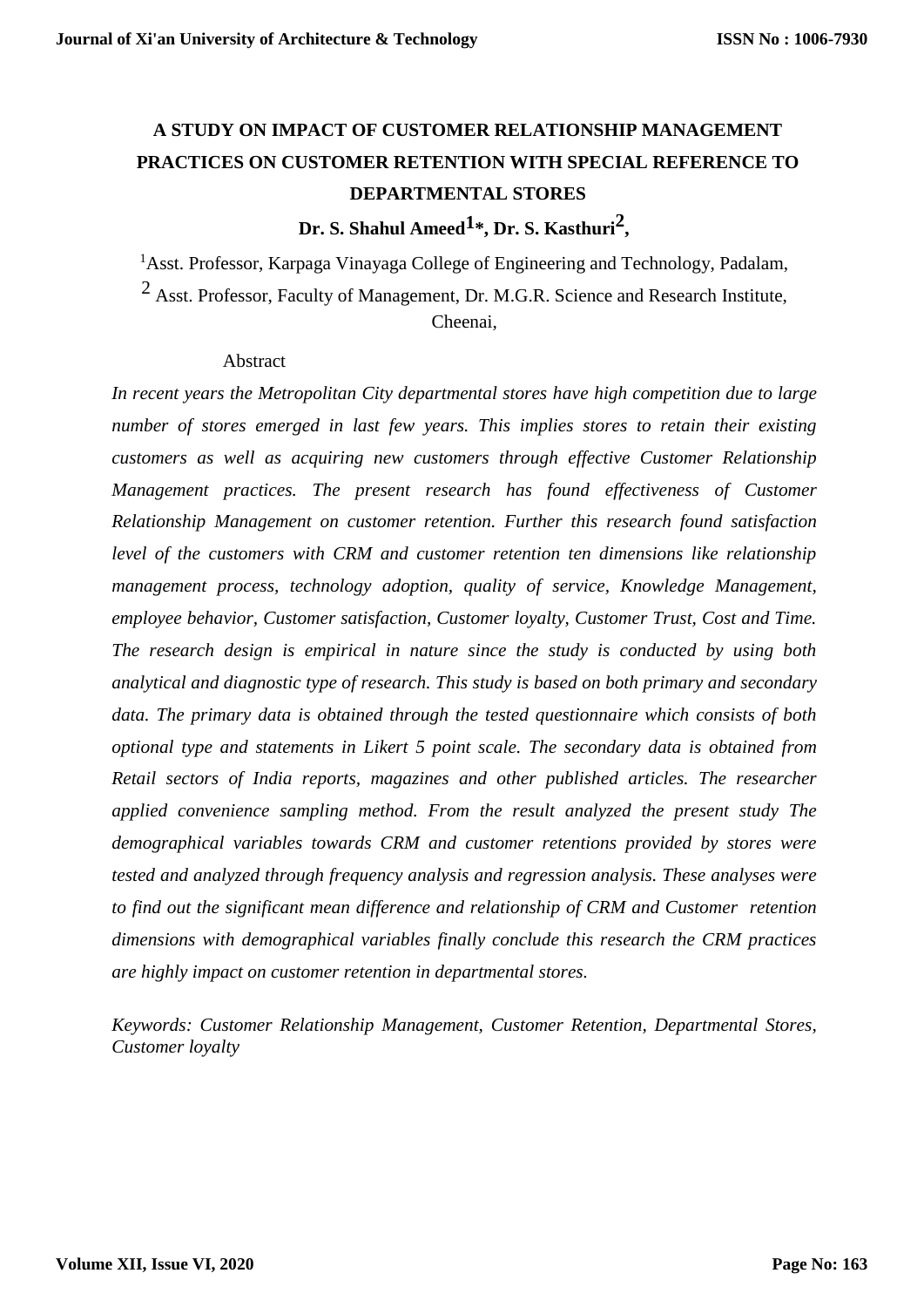#### **INTRODUCTION**

Customer relationship management (CRM) is a way to deal with manages an organization's association with present and potential customers. It utilizes information investigation about customers' history with an organization to enhance business relationships with customers, particularly concentrating on customer maintenance and at last driving deals development.

Customer loyalty that ends up in retention can develop over time if the parameters for the connection are planned and enforced properly. In an exceedingly democratized offer is that the quality and profundity of the customers' relationships-physically and mentally that eventually separates between brands (Burnett, 2004).

#### **Literature review**

CRM is the approach in which by the utilization of cutting edge IT new Customers are admission and keeping up the old ones for solid and perpetually connections which centers around enhancing Customer relationship for customers commitment, Customer upkeep or customers efficiency. Numerous examinations have been completed on client relationship administration Chacha Magasi (2016).

According to Infosys Limited (2016) the CRM success depends on its acceptance for use by different stakeholders. Depending on the application and the industry in question, the stakeholders might vary. Some of the stakeholders involved in CRM are commonly marketing managers, top management and call center agents / retail sale agents, dealers and product managers, customers using self-care applications and field / sales agents.

From the CRM each stakeholder has their own set of their expectations. CRM intends to be distinctive things to various people, and it is being executed in a few ways. For specific associations and organizations, CRM implies making offers to clients premise their past states of mind, practices and statistic Characteristics'. To others, it is said to give benefit agents information and insights about client profitability and how clients add to benefits. At the same time, organizations and associations have received information administration (KM) and CRM as they understand the essentialness of Knowledge Management in achievement of CRM. Against such foundation of examples of overcoming adversity, the investigations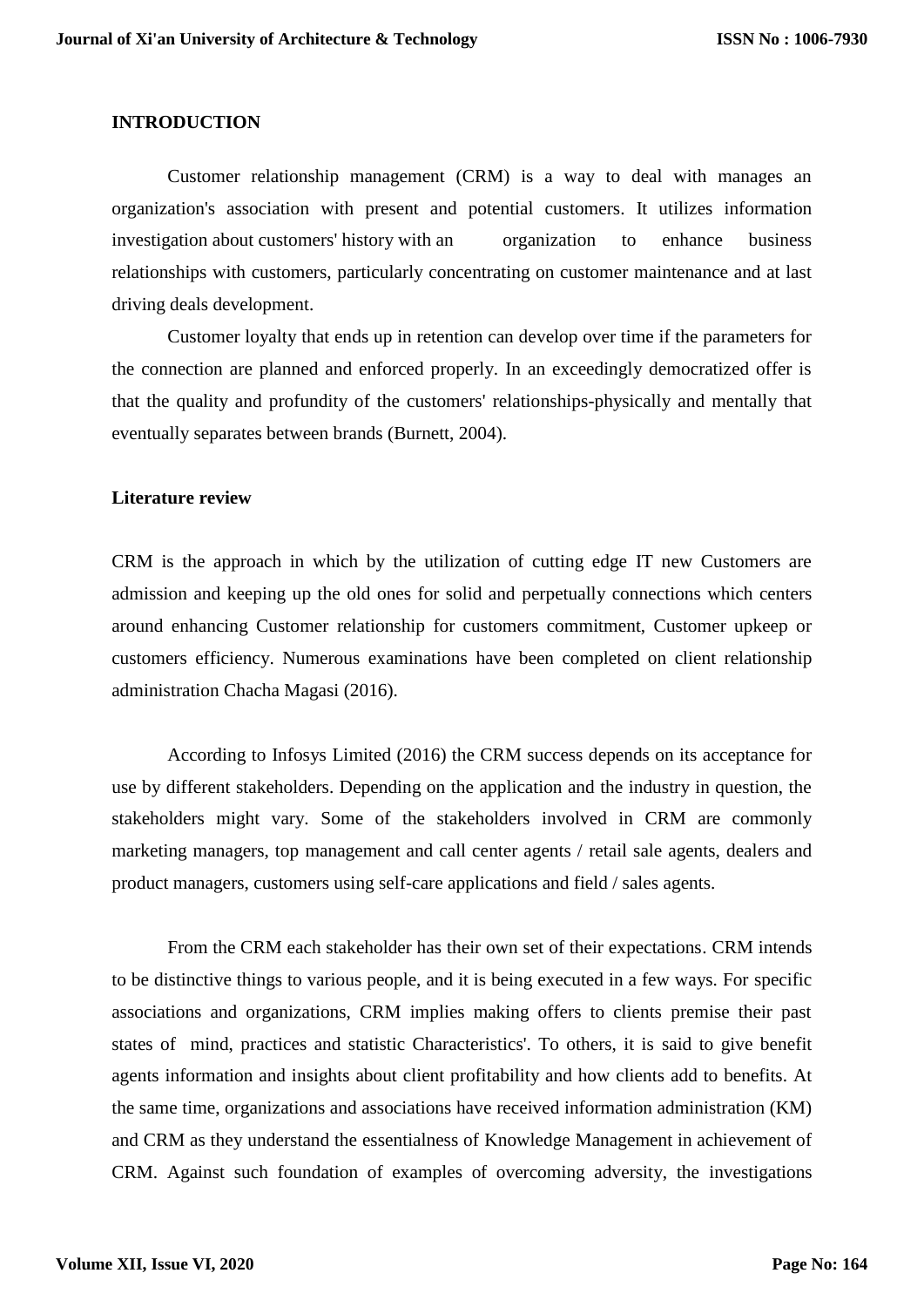additionally have uncovered that the CRM executions have likewise fizzled. It is watched that

70% to 90% of the CRM usage have fizzled. Estimation is that 30%-40% of strategic activities of CRM have fizzled. One of every five executions of CRM is thought to have in certainty spoilt client connections Nichita et al (2013). (Janet Sim ,2014) demonstrated that the inert build Customer retention was reliant on the dormant develop of consumer loyalty. Added esteem was found to effectively affect consumer loyalty and customer retention.

Customer satisfaction is impacted by particular item or administration highlights and view of value. Fulfillment is additionally impacted by Customer's enthusiastic reactions, their attributions their view of value (Zeithal & Bitner. 2003). The present unforgiving business sector where making and keeping up Customer dedication is ore mind boggling than it used to be in the previous years. This is a result of innovative achievement and broad of the web employments. Dedication building requires the organization to center the estimation of its item and benefits and to demonstrate that it is intrigued to satisfy the want or fabricate the association with Customers (Griffin 2002)

#### **Objectives:**

- To find the relationship between CRM and customer retention strategies of departmental stores.
- \* To study the social Economic profile of Customers of Departmental stores.
- To find the CRM techniques used by the departmental stores.

#### **Hypothesis of the Study**

- There is no relationship between CRM and customer retention strategies in departmental stores.
- There is no significant influence of demographic variables of departmental stores customers and their perception towards CRM and customer retention strategies.

#### **Research Methodology**

This study is based on both primary and secondary data. The primary data is obtained through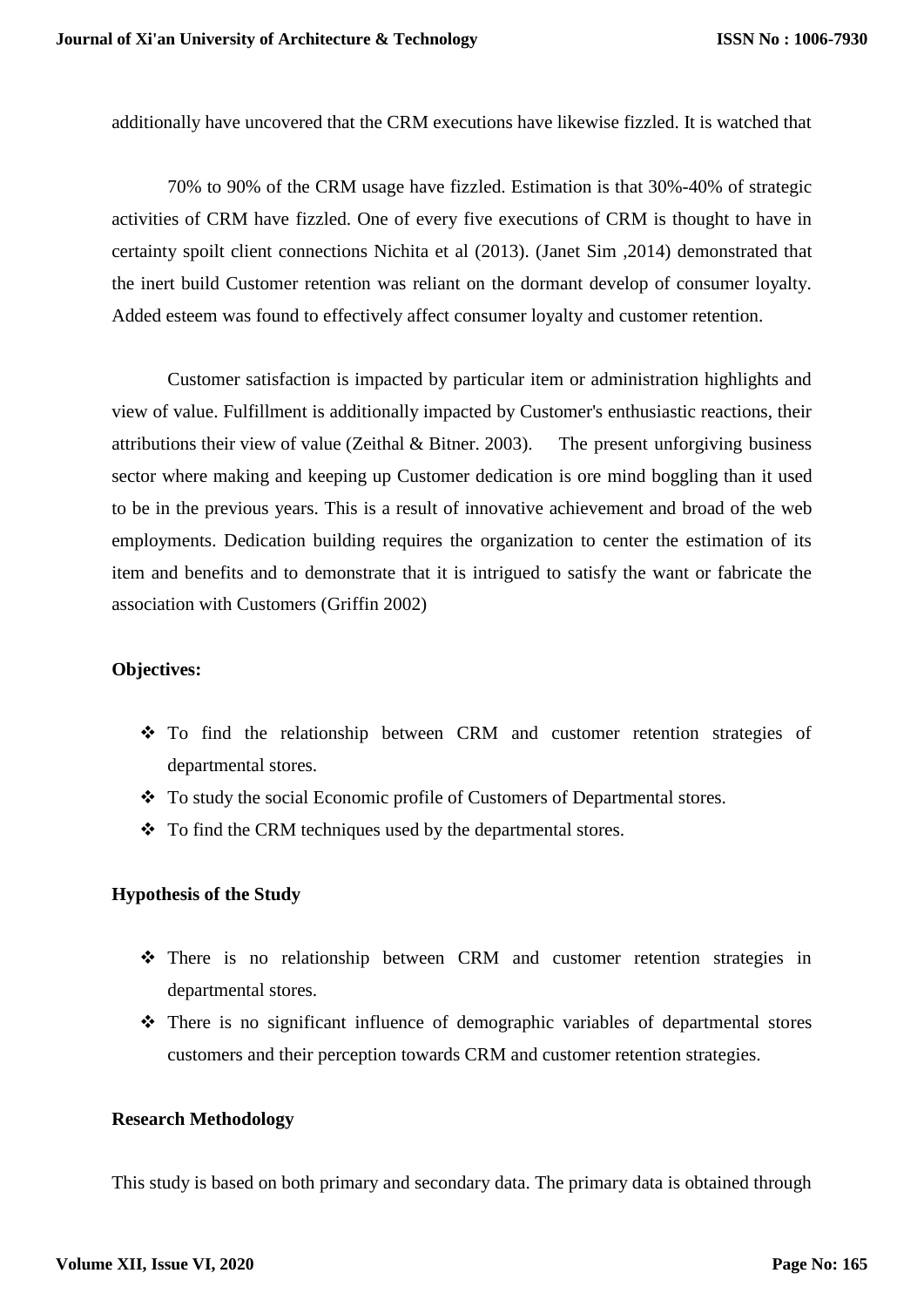the tested questionnaire which consists of both optional type and statements in Likert 5 point scale. The secondary data is obtained from Retail sectors of India reports, magazines and other published articles. The research questions and hypothesis gradually developed from the research gap identified from the literature reviews.

#### **Sample Design**

The researcher applied convenience sampling method to collect the responses from all 15 zones of Chennai city. In fact the researcher circulated 50 questionnaires in all 15 zones and able to obtained only 625 responses after scrutiny 19 of them are found flaws hence the sample size of research is 606.

#### **Data Analysis**

#### Table 1

| DEMOGRAFIIIC I ROFILE OF COSTOMERS |                      |             |  |  |  |  |
|------------------------------------|----------------------|-------------|--|--|--|--|
|                                    | <b>Frequen</b><br>cy | Perce<br>nt |  |  |  |  |
| Age group                          |                      |             |  |  |  |  |
| Up to 20 years                     | 127                  | 21.0        |  |  |  |  |
| 21-30years                         | 170                  | 28.1        |  |  |  |  |
| 31-40years                         | 188                  | 31.0        |  |  |  |  |
| 41-50years                         | 69                   | 11.4        |  |  |  |  |
| $>50$ years                        | 52                   | 8.6         |  |  |  |  |
| <b>Gender</b>                      |                      |             |  |  |  |  |
| Male                               | 248                  | 40.9        |  |  |  |  |
| Female                             | 358                  | 59.1        |  |  |  |  |
| <b>Marital Status</b>              |                      |             |  |  |  |  |
| <b>Married</b>                     | 398                  | 65.7        |  |  |  |  |
| <b>Un Married</b>                  | 208                  | 34.3        |  |  |  |  |
| <b>Area of Residence</b>           |                      |             |  |  |  |  |
| Rural                              | 121                  | 20.0        |  |  |  |  |
| Urban                              | 267                  | 44.1        |  |  |  |  |
| Semi-Urban                         | 218                  | 36.0        |  |  |  |  |
| <b>Educational qualification</b>   |                      |             |  |  |  |  |
| School Level                       | 85                   | 14.0        |  |  |  |  |
| Diploma                            | 113                  | 18.6        |  |  |  |  |
| Graduate                           | 236                  | 38.9        |  |  |  |  |

**DEMOGRAPHIC PROFILE OF CUSTOMERS**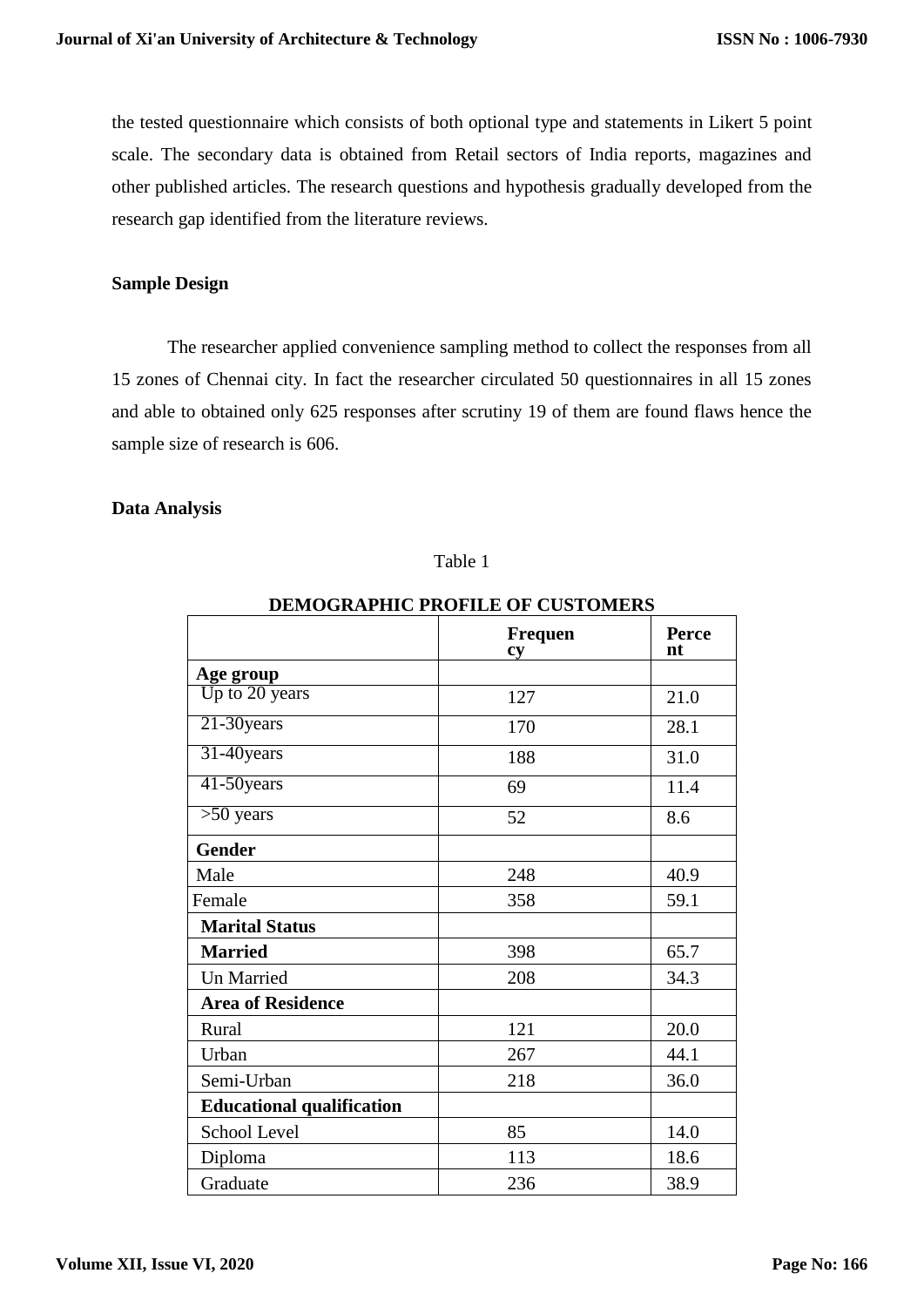| Professionals          | 123 | 20.3 |
|------------------------|-----|------|
| And above              | 49  | 8.1  |
| Occupation             |     |      |
| Government-employee    | 88  | 14.5 |
| Private firm employee  | 139 | 22.9 |
| Self-employment        | 192 | 31.7 |
| House Wife             | 143 | 23.6 |
| Others                 | 44  | 7.3  |
| <b>Monthly Income</b>  |     |      |
| <b>Below Rs.5, 000</b> | 32  | 5.3  |
| Rs.5, 001-10,000       | 89  | 14.7 |
| Rs.10, 001-15,000      | 120 | 19.8 |
| Rs.15, 001-20,000      | 116 | 19.1 |
| Above 20,001           | 249 | 41.1 |
| <b>Family Size</b>     |     |      |
| <b>Joint Family</b>    | 232 | 38.3 |
| <b>Nuclear Family</b>  | 374 | 61.7 |

#### **Interpretation:**

From the above table it can be ascertain that the sample unit consist of the maximum of 31% of customers in the age group is 31-40 years followed by 59.1% of respondents gender group is female, 65.7% and 44.1% of respondents are belong to married and urban area respectively further 38.9% of customers education level is graduate, 31.7% respondents are occupation is self employment and 41.1% and 61.7% respondents are belong to above 20,001 and family size is nuclear respectively.

#### **CRM PRACTICES USED BY DEPARTMENTAL STORES**

CRM initiatives leads to long term lucrative associations with picked clients and drawing nearer to those clients with each purpose of contact with them. A not too bad CRM method goes for giving a win-win stage to both the affiliation and the customer by paying attractive information to the technique of apportionment by focusing on choices open to customers' adequate headway fights and spotlight on existing customer. CRM practices bring greater customer loyalty. Right time and attracting (acquiring),developing and maintaining successful customer relationships over time and building customer loyalty through efficient and effective two-way dialogues that seek to understand and influence customer buying behaviors and improve customer acquisition, retention, loyalty and profitability. The departmental stores in Chennai city used various CRM practices for retaining their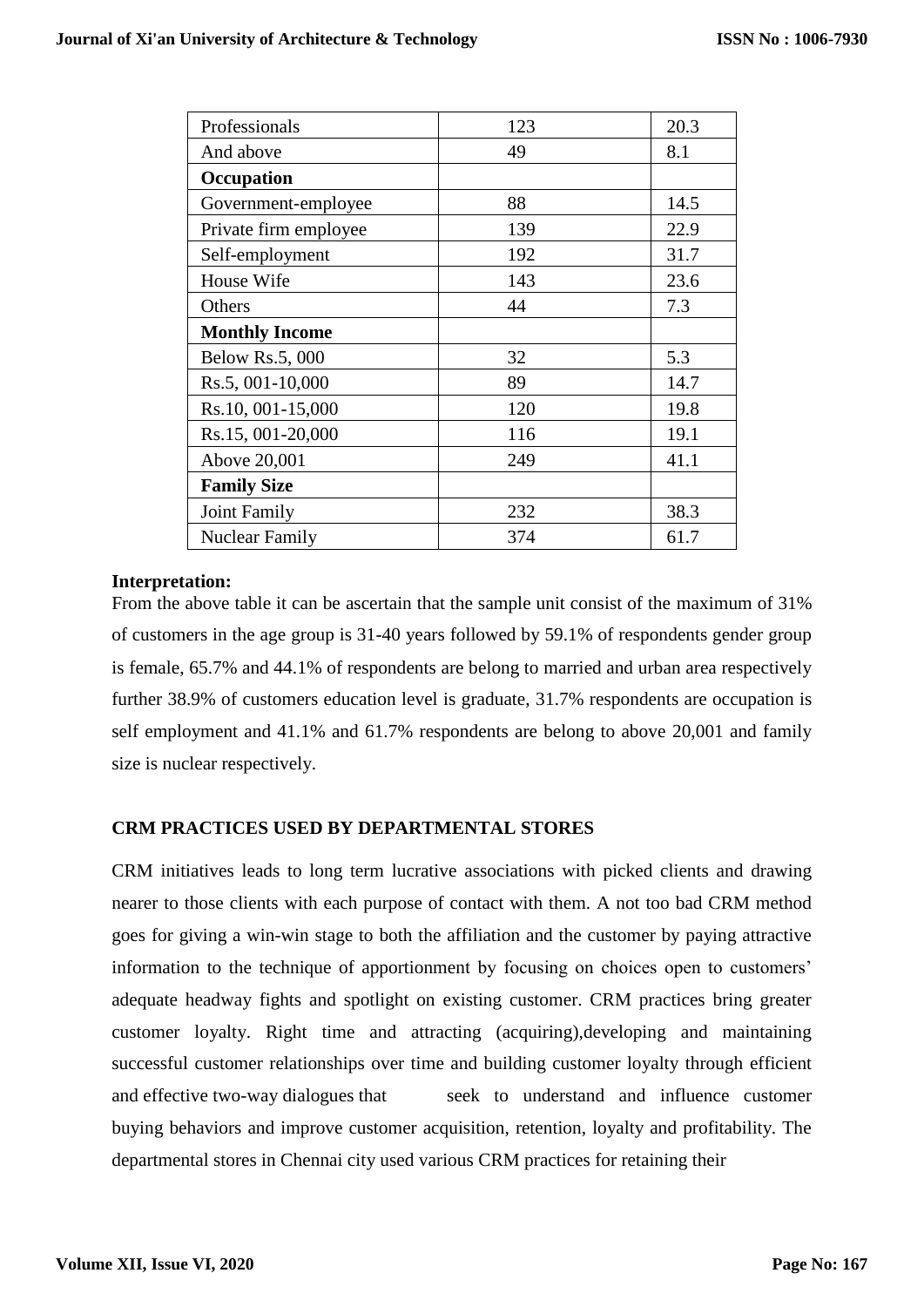customers in the competitive world such as Membership Card, Wishes, Impulsive Purchases techniques, Customer feedback, Offers / discounts, toll free numbers, customer review rating system, Ambiance, WIFI connectivity and parking facility. The following rank analysis based on mean value is done and the tables are clearly given below

## **Table 2**

| <b>CRM</b> techniques                 | N       | <b>Mean</b> | Rank           |
|---------------------------------------|---------|-------------|----------------|
| <b>Membership Card</b>                | 60<br>6 | 4.4851      | 1              |
| Greetings                             | 60<br>6 | 4.8861      | $\overline{2}$ |
| <b>Impulsive Purchases techniques</b> | 60<br>6 | 5.6931      | 7              |
| <b>Customer</b> feedback              | 60<br>6 | 6.3119      | 10             |
| Offers / discounts                    | 60<br>6 | 5.2970      | 3              |
| toll free numbers                     | 60<br>6 | 5.5314      | 5              |
| customer review rating system         | 60<br>6 | 5.3696      | $\overline{4}$ |
| Ambiance                              | 60<br>6 | 5.6469      | 6              |
| Wifi connectivity                     | 60<br>6 | 5.8746      | 9              |
| parking facility                      | 60<br>6 | 5.7046      | 8              |

## **Customer Relationship Management Techniques**

From above table it is ascertained that the membership card strategy (Mean=4.4851, Rank 1) is considered as number 1 CRM practices to have smooth relationship with the customers. It is followed by sending greetings to the customers through SMS (Mean=4.8861, Rank 2) is also playing second vital role in maintain customer relationship management in departmental stores. The third rank is given by the respondents is offer given (Mean=5.2970, Rank 3). It shows that offer and discount play a conspicuous role in CRM.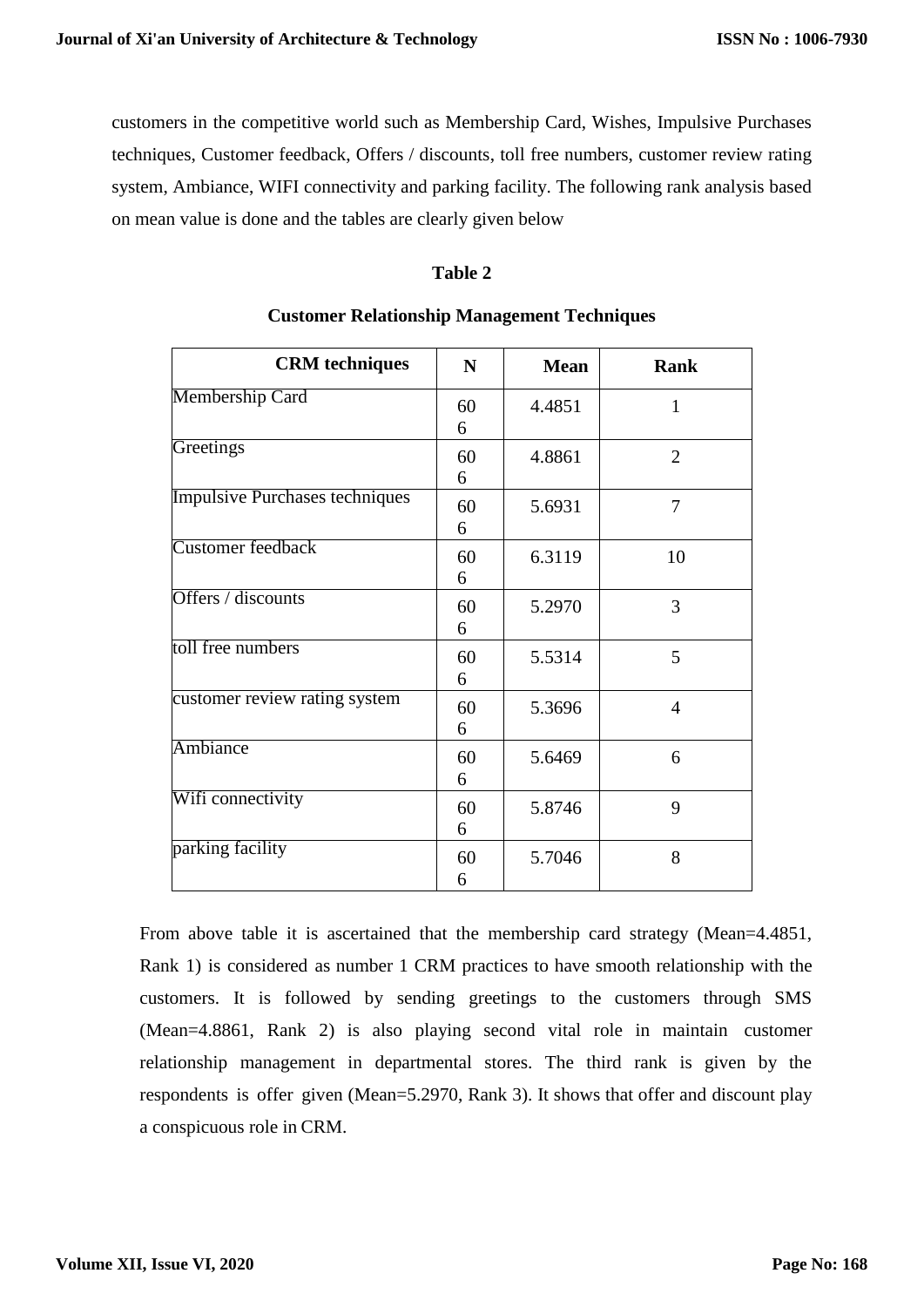#### **Influence of customer relationship management on factors of Customer retention.**

After reviewing the national and international literature pertaining to Customer relationship management as well as customer retentions the variable meticulously identify the factors representing with empirical evidence from literature review. The main aim of this study is the establish the nature of relationship exist between customer relationship management and customer retentions factors need to be established in this section hence the researcher consider customer relationship management factors has independent variables and customer retention factors has dependent variables. Linear multiple regression analysis the researcher found customer relationship management factors dominate independent variables and customer retention factors dominate dependent variables for each regressions. Influence of customer relationship management factors on the dependent factor on customer satisfaction. The applications of regression analysis on the independent factors namely relationship management, technology adoption, Quality of service, Knowledge management, and employee behavior and the dependent factors the customer satisfaction consider the regression and the results are given below.

Influence of customer relationship management on factors of Customer retention. After reviewing the national and international literature pertaining to Customer relationship management as well as customer retentions the variable meticulously identify the factors representing with empirical evidence from literature review. The main aim of this study is the establish the nature of relationship exist between customer relationship management and customer retentions factors need to be established in this section hence the researcher consider customer relationship management factors has independent variables and customer retention factors has dependent variables. Linear multiple regression analysis the researcher found customer relationship management factors dominate independent variables and customer retention factors dominate dependent variables for each regressions. Influence of customer relationship management factors on the dependent factor on customer satisfaction.

The applications of regression analysis on the independent factors namely relationship management, technology adoption, Quality of service, Knowledge management, and employee behavior and the dependent factors the customer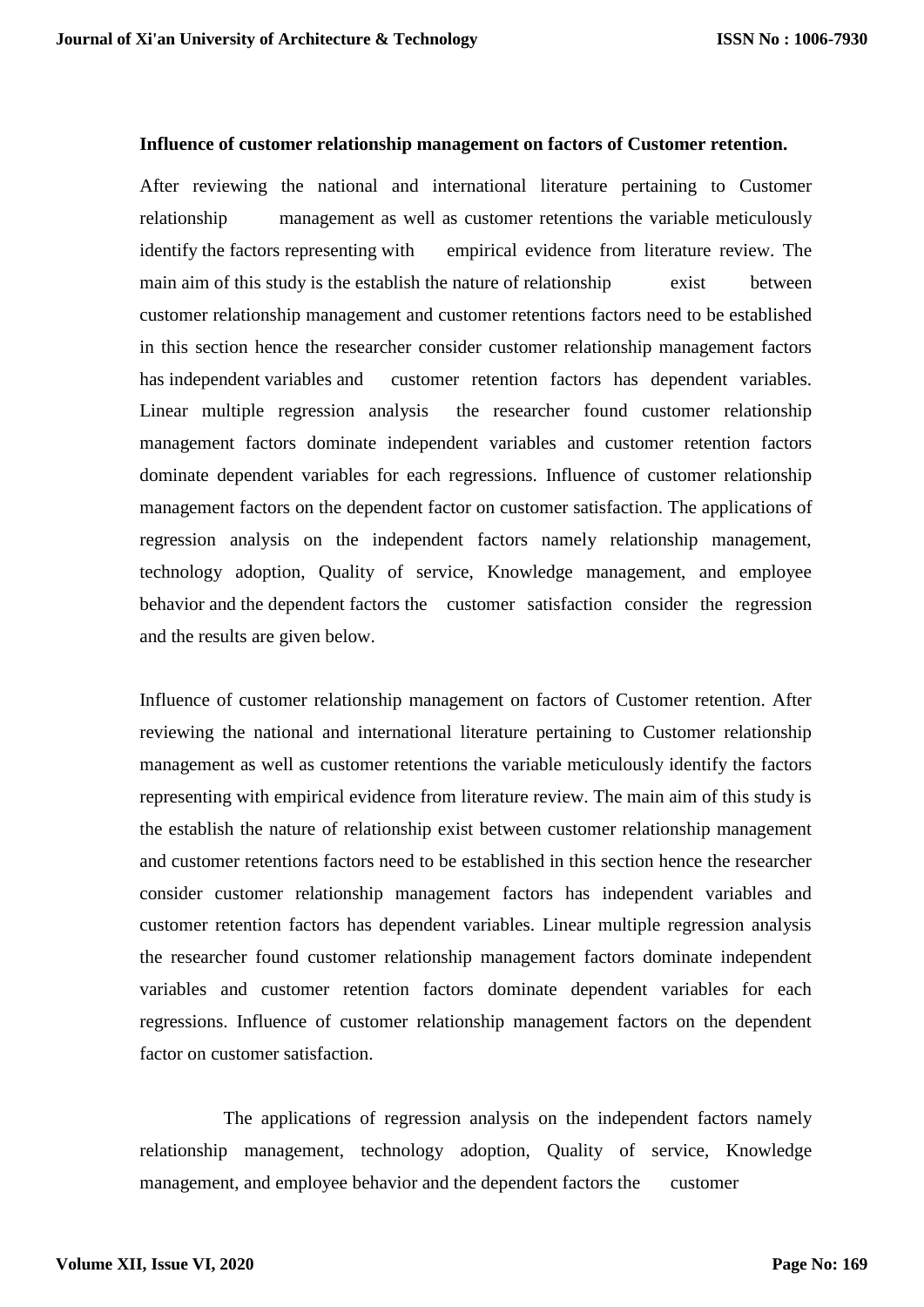satisfaction consider the regression and the results are given below.

#### Table 3

## **Model Summary**

| Model |       | R Square | Adjusted R<br>Square | Std. Error of the<br>Estimate |
|-------|-------|----------|----------------------|-------------------------------|
|       | .971ª | .943     | .942                 | .31629                        |

From above table it was found that R square value  $= 0.943$  which implies that the independent variables cumulatively create 94.3% variance. It is further confirmed through the following F values in the analysis of variance table.

## Table 4

#### ANOVAa

| Model      | of<br>Sum<br><b>Squares</b> | Df  | Mean<br>Square | F       | Sig.      |
|------------|-----------------------------|-----|----------------|---------|-----------|
| Regression | 991.031                     |     | 198.206        | 1981.23 | .000<br>b |
| Residual   | 60.125                      | 601 | .100           |         |           |
| Tota       | 1051.156                    | 606 |                |         |           |

From the above table it can be ascertained that  $F=1981.223$ ,  $p=0.00$ ) are statistically significant at 5% level. This implies there is significance relationship between factors of customer relationship management and customer satisfaction in the departmental stores but customer's relationship can be further microscopically studied in the following co efficient table.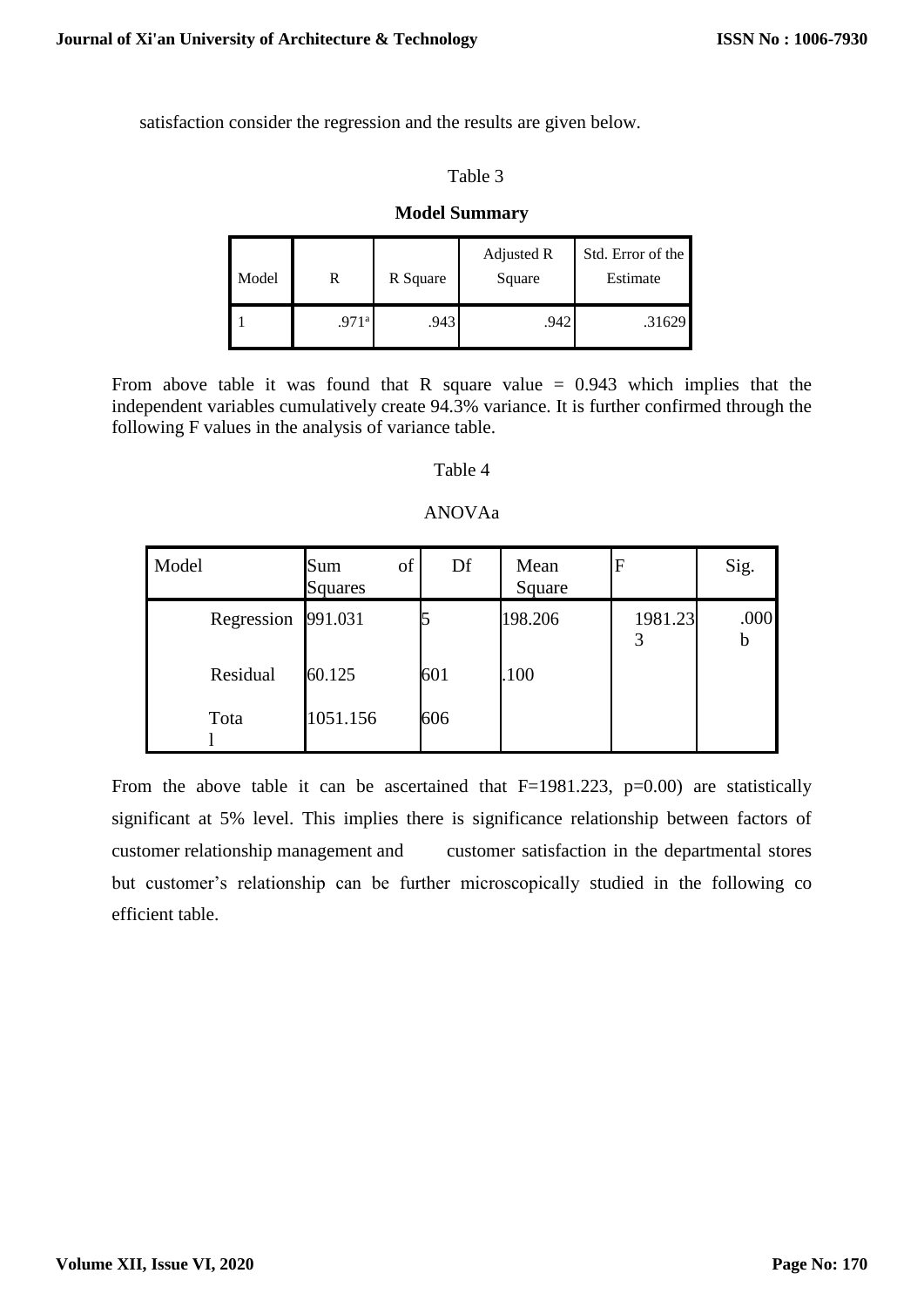| <b>Coefficient</b>         |                                 |            |              |          |      |  |  |
|----------------------------|---------------------------------|------------|--------------|----------|------|--|--|
|                            |                                 |            | Standardized |          |      |  |  |
|                            | Un standardized<br>Coefficients |            | Coefficients |          |      |  |  |
| Model                      | B                               | Std. Error | <b>B</b> eta | T        | Sig  |  |  |
| Relationship<br>Management | .098                            | .056       | $-.106$      | $-1.737$ | .083 |  |  |
| Technology<br>Adoption     | .326                            | .063       | .318         | 5.192    | .000 |  |  |
| <b>Quality Service</b>     | .290                            | .064       | .270         | 4.559    | .000 |  |  |
| Knowledge<br>Management    | .881                            | .058       | .894         | 15.306   | .000 |  |  |
| Employee<br>Behavior       | .396                            | .051       | $-0.409$     | $-7.730$ | .000 |  |  |

From above table it can be ascertained that Technology adoption (Beta =  $0.318$ , t=5.192, p=0.00), Quality of service = 0.270, t=4.559, p=0.00), Knowledge Management = 0.894, t=15.306, p=0.00) and Employee behavior (Beta = -.409, t=-7.730, p=0.00) are statistically significant at 5% level. This implies customers are king of business the Successful customer relationship management focuses on understanding the needs and desires of the customers and is achieved by placing these needs at the heart of the business by integrating them with the technology adoption, quality of service, knowledge management and employee behavior. Today the most important thing to do about the reduced customer satisfaction is the customer-centered practices adapted to each customer's needs and values. By treating different customers in different manners, firms can achieve customer loyalty (Tarhan, 2004: 77). From above result it can be interpreted except employee behavior other factors are significantly related with relationship management for employee behavior of stores is not highly satisfied by the customers.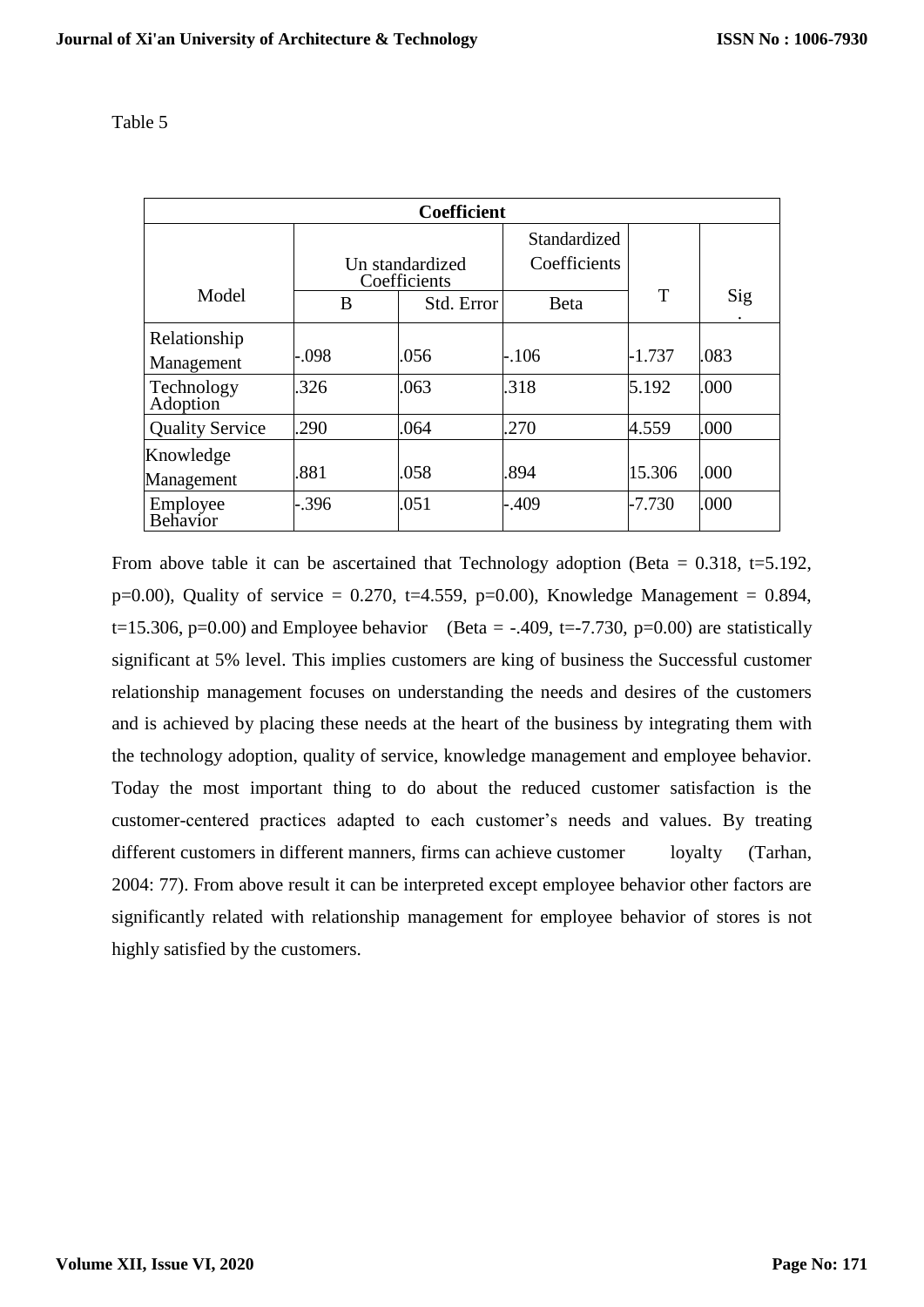# **Influence of customer relationship management factors on the dependent factor on Customer loyalty.**

## Model Summary

#### Table 6

| Model R |           | R Square | Adjusted<br>R<br>Square | Std. Error of<br>the<br>Estimate |
|---------|-----------|----------|-------------------------|----------------------------------|
|         | .991<br>а | .98      | .981                    | .1906                            |

From above table found that R square value  $= 0.981$  which implies that the independent variables cumulatively create 98.1% variance. It is further confirmed through the following F values in the analysis of variance table.

# Table 7

# ANOVAa

| Model |            | of<br>Sum<br>Squares | Df  | Mean Square F |          | Sig.              |
|-------|------------|----------------------|-----|---------------|----------|-------------------|
|       | Regression | 1156.688             |     | 231.338       | 6367.296 | .000 <sup>b</sup> |
|       | Residual   | 21.836               | 601 | .036          |          |                   |
|       | Total      | 1178.524             | 606 |               |          |                   |

From the above table it can be ascertained that  $F=6367.296$ ,  $p=0.00$  are statistically significant at 5% level. This implies there is significance relationship between factors of customer relationship management and customer loyalty in the departmental stores but customer's relationship can be further microscopically studied in the following co efficient table.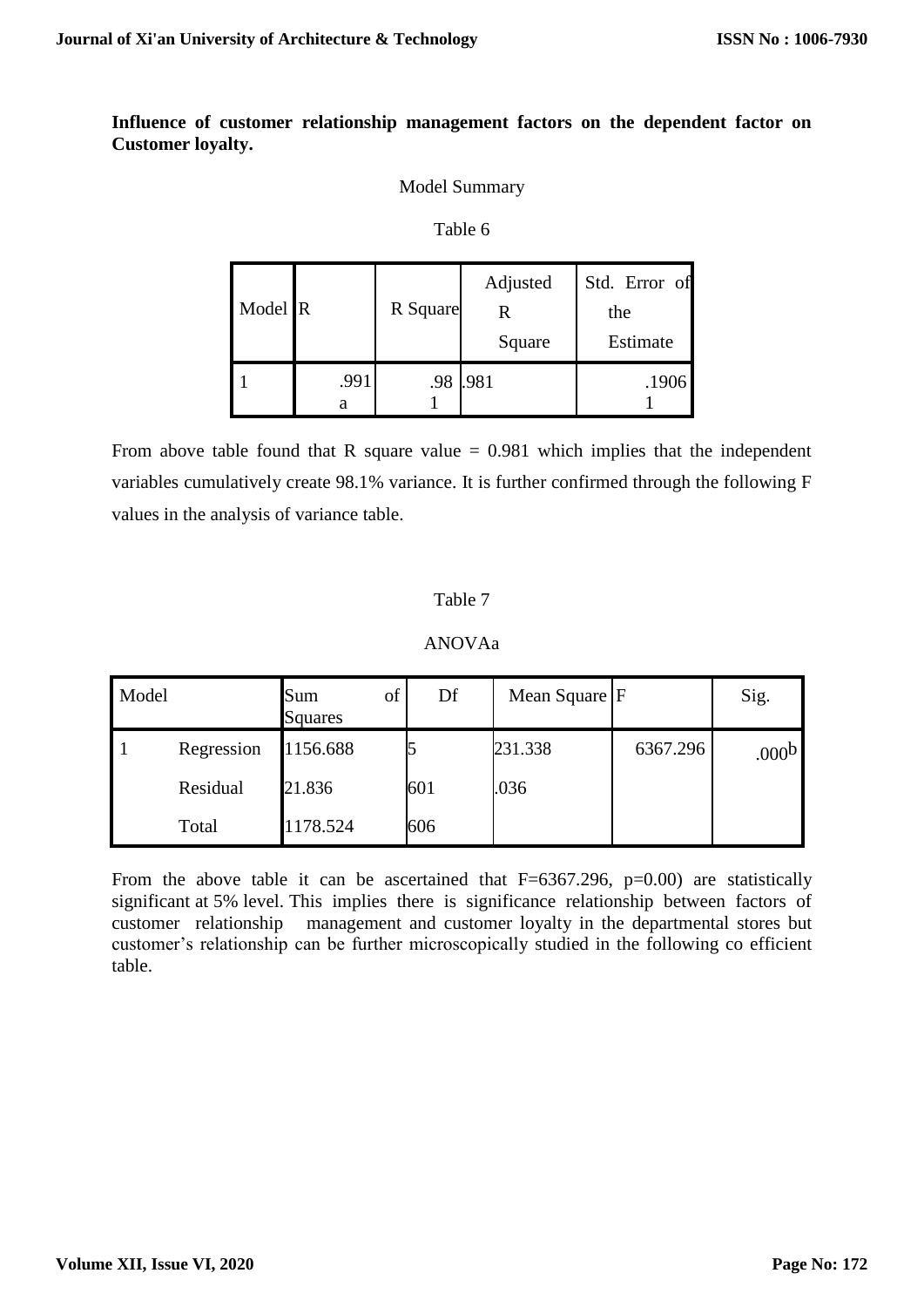| Coefficients <sup>a</sup>  |                                 |            |                 |          |      |  |  |
|----------------------------|---------------------------------|------------|-----------------|----------|------|--|--|
|                            |                                 |            | Standardized    |          |      |  |  |
|                            | Un standardized<br>Coefficients |            | Coefficients    |          |      |  |  |
| Model                      | В                               | Std. Error | <b>Bet</b><br>a | T        | Sig. |  |  |
| Relationship<br>Management | .142                            | .034       | .145            | 4.188    | .000 |  |  |
| Technology<br>Adoption     | .189                            | .038       | .174            | 4.990    | .000 |  |  |
| <b>Quality Service</b>     | $-.169$                         | .038       | $-149$          | $-4.421$ | .000 |  |  |
| Knowledge<br>Management    | .319                            | .035       | .305            | 9.183    | .000 |  |  |
| <b>Employee Behavior</b>   | .537                            | .031       | .522            | 17.362   | .000 |  |  |

Table 8

From above table it can be ascertained that relationship management (Beta =  $0.145$ , t=4.188), Technology adoption (Beta =  $0.174$ , t=4.990, p=0.00), Quality of service =  $-149$ , t= $-4.421$ ,  $p=0.00$ ), Knowledge Management = 0.305, t=9.183,  $p=0.00$ ) and Employee behavior (Beta = .522, t=17.362, p=0.00) are statistically significant at 5% level. According to Zeithaml, (2000) the loyal customer relationship has long life in organization. So, customer loyalty is basically related to firm's ability to retain customers and influence them to suggest its products and services to future customers. Hence the above table results it can be inferred that all the relationship management factors exclude quality of service are significantly relationship with customer loyalty. The quality of service is not standard in all the times in departmental stores of Chennai city. Influence of customer relationship management factors on the dependent factor on Customer trust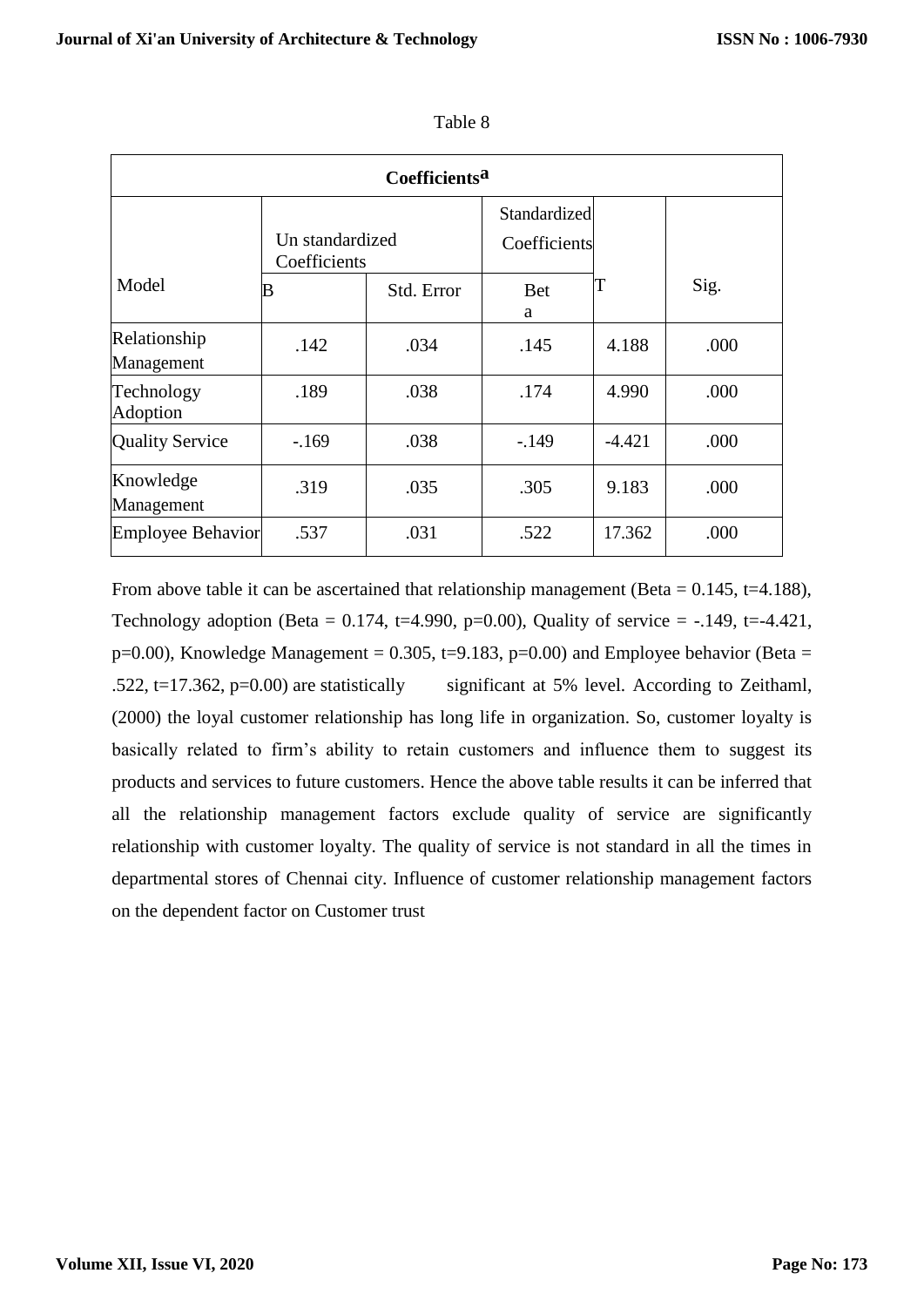# **Model Summary**

| Model   |                   | R Square | Adjusted R Square | Std. Error of the<br>Estimate |
|---------|-------------------|----------|-------------------|-------------------------------|
| Cluster | .975 <sup>a</sup> | .951     | .951              | .26844                        |

a. Predictors: (Constant), EB, TA, KM, QS, RM

From above table found that R square value  $= 0.951$  which implies that the independent variables cumulatively create 95.1% variance. It is further confirmed through the following F values in the analysis of variance table.

# Table 10

# ANOVAa

| Model |                    | Sum of<br><b>Squares</b> | df  | Mean<br>Square | F        | Sig. |
|-------|--------------------|--------------------------|-----|----------------|----------|------|
|       | Regression 846.248 |                          |     | 169.250        | 2348.799 | .000 |
|       | Residual           | 43.307                   | 601 | .072           |          |      |
|       | Total              | 889.554                  | 606 |                |          |      |

From the above table it can be ascertained that  $F=2348.799$ ,  $p=0.00$  are statistically significant at 5% level. This implies there is significant relationship between factors of customer relationship management and customer trust in the departmental stores but customers relationship can be further microscopically studied in the following co efficient table.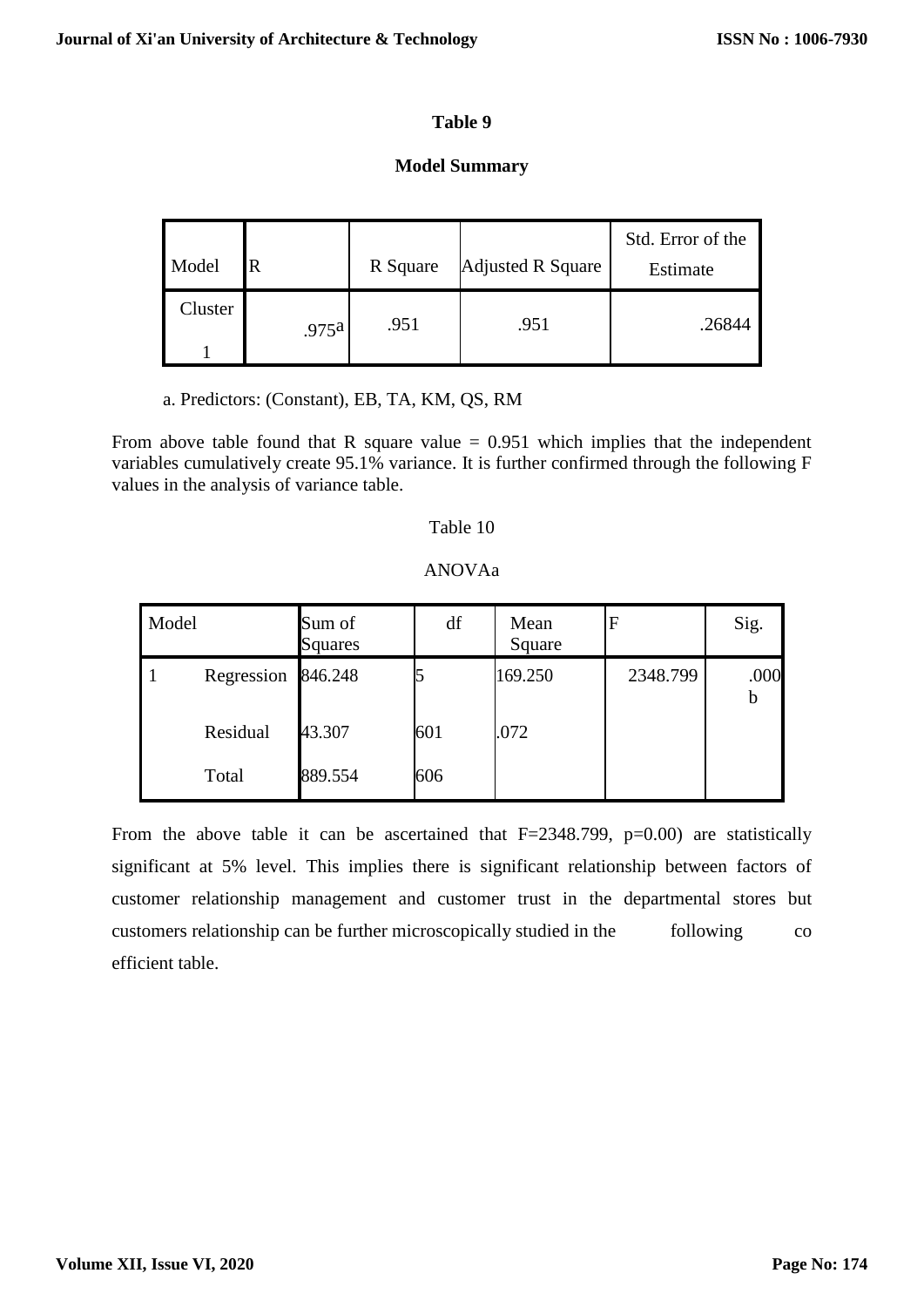| Coefficients <sup>a</sup>  |                                 |               |                              |       |      |  |  |  |
|----------------------------|---------------------------------|---------------|------------------------------|-------|------|--|--|--|
|                            | Un standardized<br>Coefficients |               | Standardized<br>Coefficients |       |      |  |  |  |
| Model                      | B                               | Std.<br>Error | Beta                         | t     | Sig. |  |  |  |
| Relationship<br>Management | $-.087$                         | .048          | $-.102$                      | 1.815 | .070 |  |  |  |
| Technology<br>Adoption     | .313                            | .053          | .332                         | 5.865 | .000 |  |  |  |
| <b>Quality Service</b>     | .358                            | .054          | .362                         | 6.631 | .000 |  |  |  |
| Knowledge<br>Management    | .085                            | .049          | .094                         | 1.746 | .081 |  |  |  |
| <b>Employee Behavior</b>   | .265                            | .044          | .297                         | 6.098 | .000 |  |  |  |

From above table it can be ascertained that Technology adoption (Beta =  $0.332$ , t=5.865, p=0.00), Quality of service =  $0.362$ , t=6.631, p=0.00) and Employee behavior (Beta = .297, t=6.098, p=0.00) are statistically significant at 5% level. According to Thomas (2009) clarified trust as an expectation of idealistic results, that one can get in light of the normal activity of another gathering. Trust is characterized as the desire for the gatherings in an exchange with any organization amid benefit involvement and even it identifies with the dangers related with accepting and following up on such desires by the concerned organization. Hence the above results it can be explained that the trust is significantly relationship with customer relationship management factors namely technology adoption, quality of service and employee behavior. Stores customers are rather difficulties countenance in Relationship management process.

Influence of customer relationship management factors on the dependent factor on Customer spent time in shopping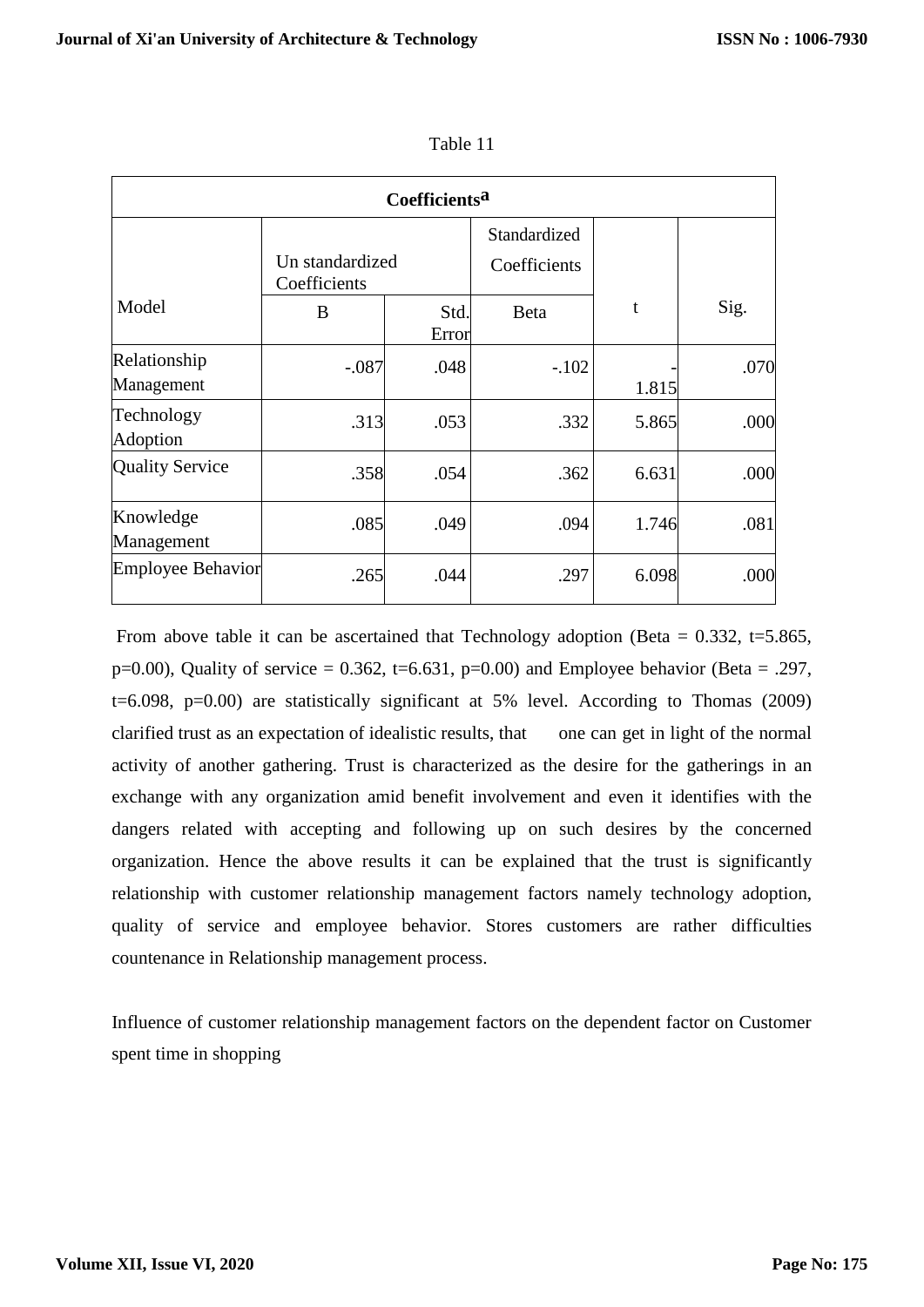# Model Summary

| Model |       | R Square | Adjusted R<br>Square | Std. Error of the<br>Estimate |
|-------|-------|----------|----------------------|-------------------------------|
|       | .987a | .975     | .974                 | .21433                        |

From above table found that R square value  $= 0.974$  which implies that the independent variables cumulatively create 97.4% variance. It is further confirmed through the following F values in the analysis of variance table.

# Table 13

# ANOVAa

| Model |            | Sum of<br><b>Squares</b> | Df  | Mean<br>Square | $\mathbf F$ | Sig.              |
|-------|------------|--------------------------|-----|----------------|-------------|-------------------|
|       | Regression | 1063.303                 |     | 212.661        | 4629.359    | .000 <sup>b</sup> |
|       | Residual   | 27.608                   | 601 | .046           |             |                   |
|       | Total      | 1090.912                 | 606 |                |             |                   |

From the above table it can be ascertain that  $F=4629.359$ ,  $p=0.00$ ) are statistically significant at 5% level. This implies there is significance relationship between factors of customer relationship management and customer spent time in the departmental stores but customer's relationship can be further microscopically studied in the following co efficient table.

|  | Table 14 |  |  |
|--|----------|--|--|
|--|----------|--|--|

| Coefficients <sup>a</sup> |                                 |            |              |  |      |  |  |
|---------------------------|---------------------------------|------------|--------------|--|------|--|--|
|                           |                                 |            | Standardized |  |      |  |  |
|                           | Un standardized<br>Coefficients |            | Coefficients |  |      |  |  |
| Model                     | B                               | Std. Error | Beta         |  | Sig. |  |  |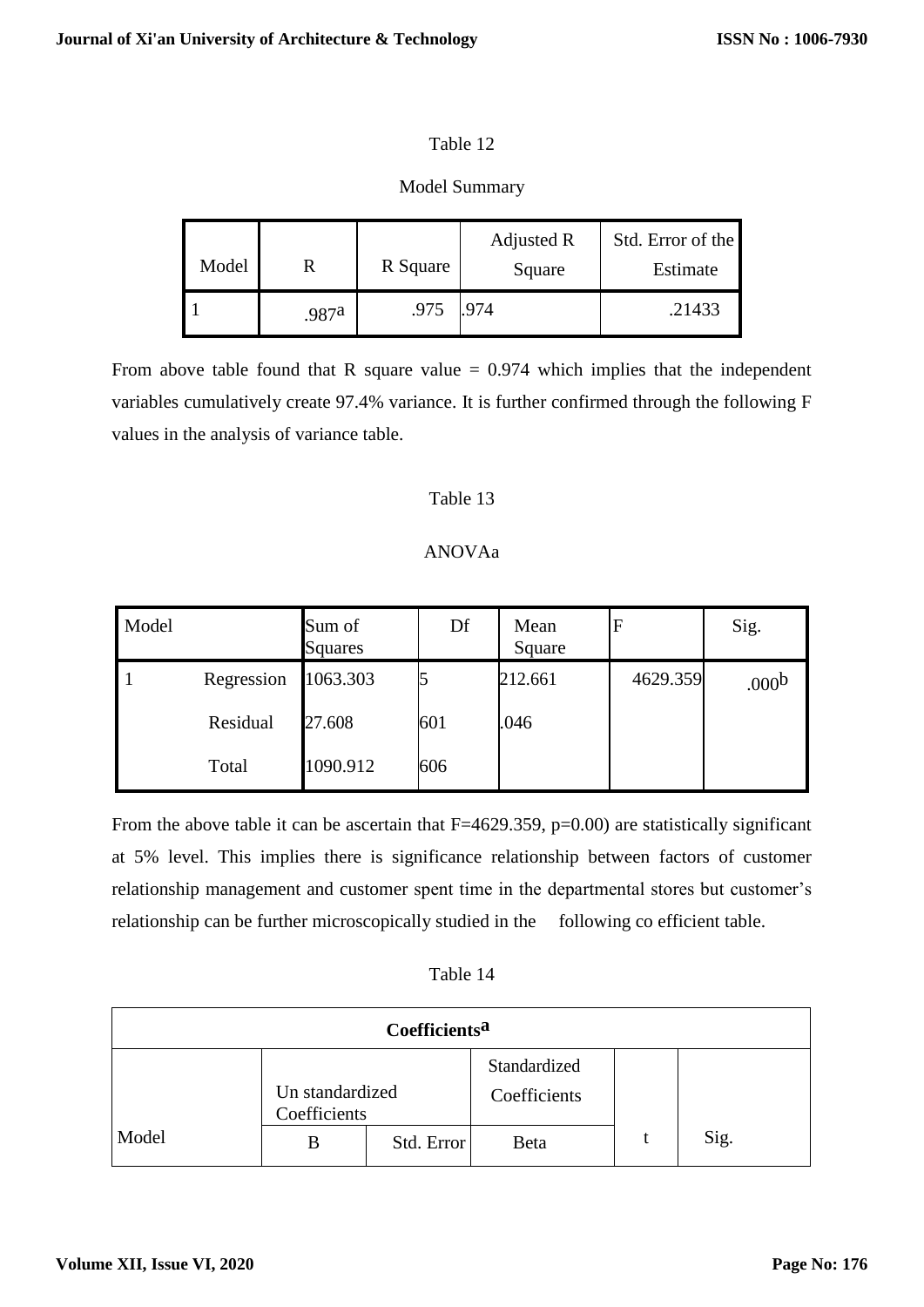| Relationship<br>Management | .036 | .038 | .038 | .929   | .353 |
|----------------------------|------|------|------|--------|------|
| Technology<br>Adoption     | .144 | .043 | .138 | 3.385  | .001 |
| <b>Quality Service</b>     | .291 | .043 | .266 | 6.748  | .000 |
| Knowledge<br>Management    | .465 | .039 | .463 | 11.916 | .000 |
| Employee Behavior          | .090 | .035 | .091 | 2.585  | .010 |

From above table it can be observed that Technology adoption (Beta =  $0.138$ , t=3.385, p=0.00), Quality of service = 0.266, t=6.748, p=0.00) and Knowledge Management = 0.463,  $t=11.916$ ,  $p=0.00$ ) are statistically significant at 5% level. Now days Time is highly important for every one when customers are shopping in stores offline mode or online mode customers are focusing on minimizing shopping hours, easiness of choosing items, quick clear bill and expect the stores employees respect customer valuable time. The above table interpret the result is the customer spent in time in stores is significantly relationship with customer relationship management factors namely technology adoption, quality of service and knowledge management. Influence of customer relationship management factors on the dependent factor on Customer cost conscious

#### Table 15

#### Model Summary

| Model |       | R Square | Adjusted R<br>Square | Std. Error of the<br>Estimate |
|-------|-------|----------|----------------------|-------------------------------|
|       | .989a | .978     | .978                 | .20235                        |

From above table it is found that R square value  $= 0.978$  which implies that the independent variables cumulatively create 97.8% variance. It is further confirmed through the following F values in the analysis of variance table.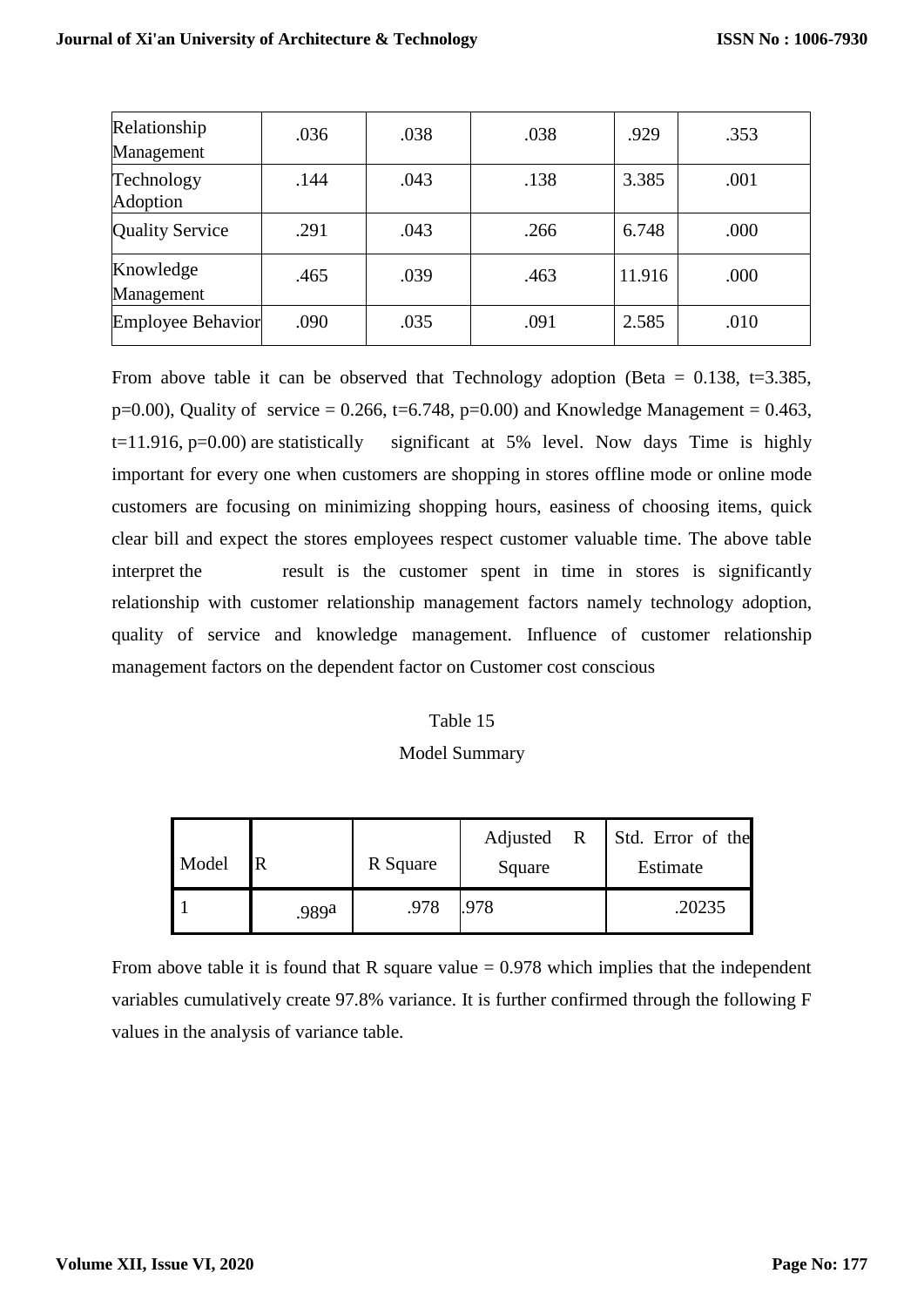## ANOVAa

| Model |            | Sum of<br>Squares | Df  | Mean Square | F            | Sig.              |
|-------|------------|-------------------|-----|-------------|--------------|-------------------|
|       | Regression | 1117.919          | 5   | 223.584     | 5460.3<br>50 | .000 <sub>b</sub> |
|       | Residual   | 24.609            | 601 | .041        |              |                   |
|       | Total      | 1142.528          | 606 |             |              |                   |

From the above table it can be understood that  $F=5460.350$ ,  $p=0.00$  are statistically significant at 5% level. This implies there is significance relationship between factors of customer relationship management and customer conscious about cost in the departmental stores but customers' relationship can be further microscopically studied in the following co efficient table.

| Table 17 |  |
|----------|--|
|          |  |

| Coefficients <sup>a</sup>  |                    |              |                              |        |      |  |
|----------------------------|--------------------|--------------|------------------------------|--------|------|--|
|                            | Un<br>Coefficients | standardized | Standardized<br>Coefficients |        |      |  |
| Model                      | B                  | Std. Error   | <b>Bet</b><br>a              |        | Sig. |  |
| Relationship<br>Management | .221               | .036         | 229                          | 6.132  | .000 |  |
| Technology<br>Adoption     | .083               | .040         | .078                         | 2.064  | .039 |  |
| <b>Quality Service</b>     | .097               | .041         | .087                         | 2.389  | .017 |  |
| Knowledge<br>Management    | .407               | .037         | 396                          | 11.047 | .000 |  |
| Employee Behavior.211      |                    | .033         | 209                          | 6.432  | .000 |  |

From above table it is observed that relationship management (Beta =  $0.229$ , t=6.132,  $p=0.00$ ), Knowledge Management = 0.396, t=11.047,  $p=0.00$  and Employee behavior (Beta = .209, t=6.432, p=0.00) are statistically significant at 5% level. Customers are not too blind to buy a product without searching information about a product or service. Actually, consumers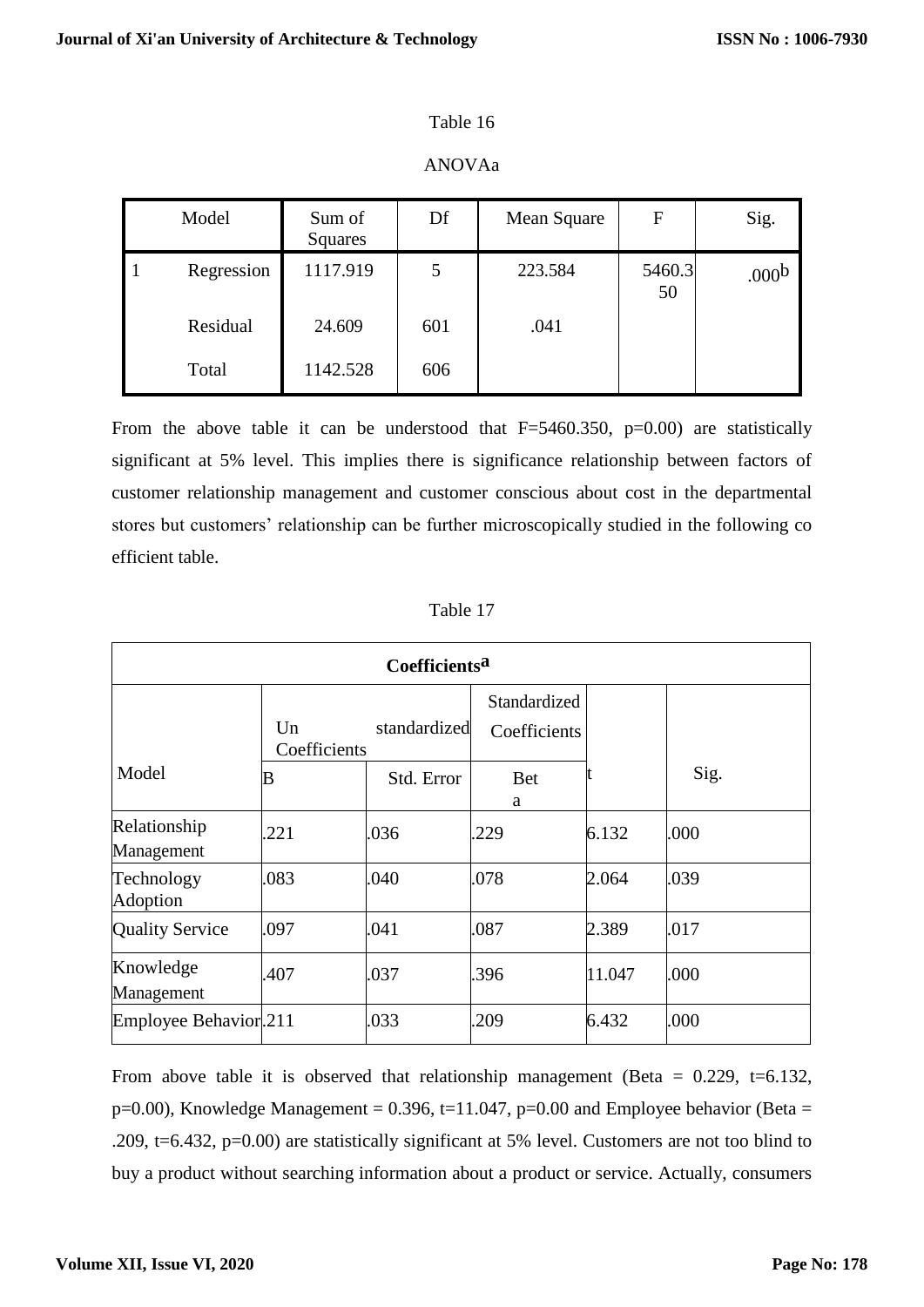are sensitive to the prices because they want to get maximum benefits of using their money and time. Price sensitivity is an individual difference variable describing how individual consumers show their reactions to changes in price levels. Bundled pricing also makes the partitioned components more important than when the prices are not bundled (Chakravarti et al. 2002). Higher perceived price shows greater monetary loss for customers, which leads to lower purchase intentions (Hee, & Darren, 2006). Hence the above table inferred that the cost conscious of customer with customer relationship management factors such as relationship management, knowledge management and employee behaviour.

#### **Finding**

The impact of CRM practices on customer retention strategies the researcher used linear multiple regression analysis. It is found that all the five CRM practices influence over satisfaction followed by cost, time, loyalty and trust. The effectiveness of CRM practices through modern technique revealed that the membership card is primary and important for departmental stores to have constant touch with customers, the customers receiving Greeting message from departmental stores are also important and impulsive techniques of stores have attracted the customer it makes long-term customer relationship with stores.

#### **Suggestions:**

Most of the customers are male hence the departmental stores will give more attention to male customers as well as would develop attractive CRM strategies for female to increase female customer to visit the stores. Majority of customers of departmental stores age group is middle level younger in nature, hence stores have to give more attention to middle level customer to fulfill their needs. It is suggested that the departmental stores can introduce an introducer card to existing customers, store can give bonus point and other offers to the existing customers who introduce to new customers through this introducer card this enable the stores to acquire new customers and also to improve the effectiveness of the CRM and Customer retention strategies.

## **Conclusion:**

In recent years the Metropolitan City departmental stores have high competition due to large number of stores emerged in last few years. This implies stores to retain their existing customers as well as acquiring new customers through effective Customer Relationship Management practices. The present research has found effectiveness of Customer